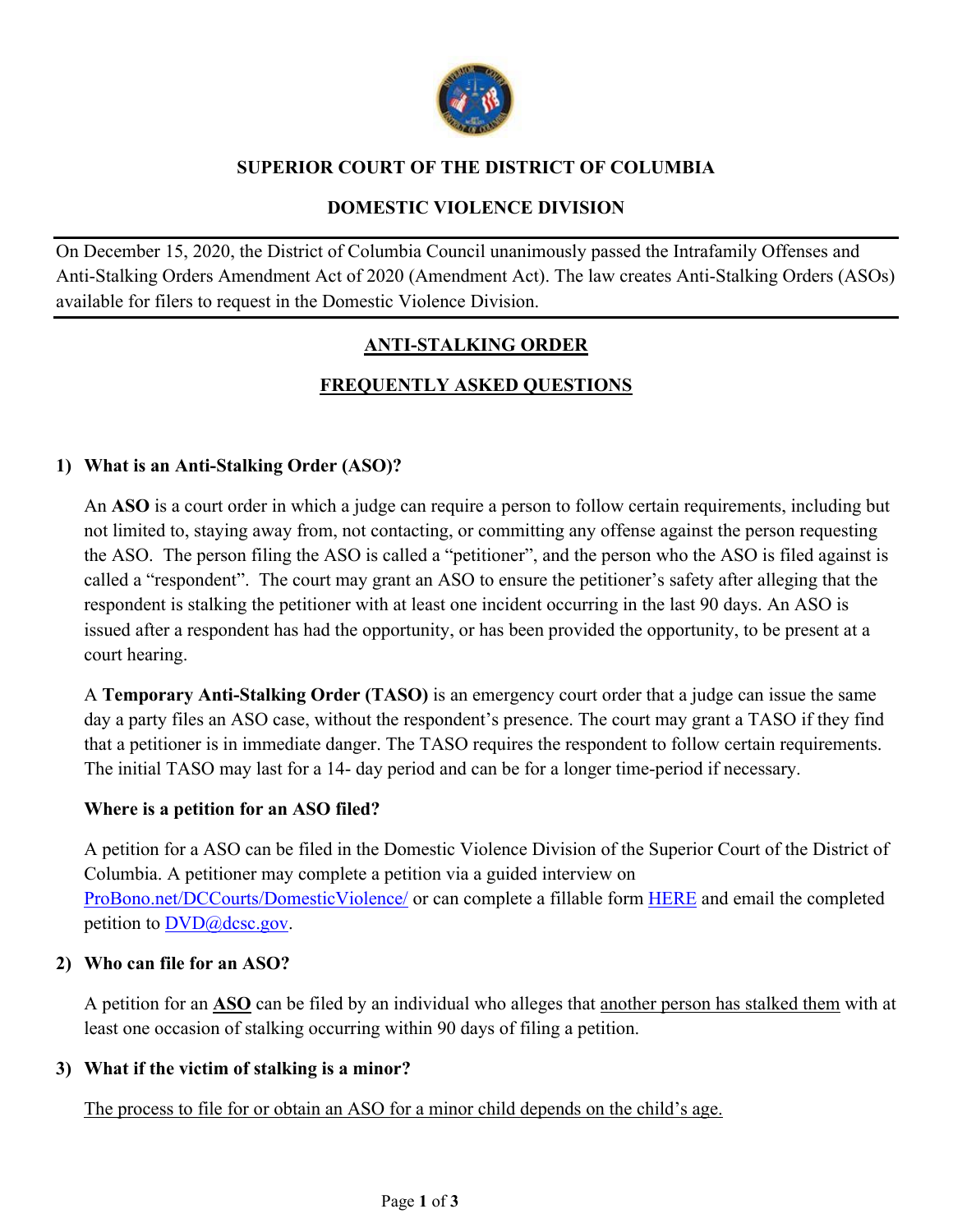- A minor who is at least 16 years old may file a petition for an ASO against a person who they allege has stalked them with at least one occasion of stalking occurring within 90 days prior to filing a petition.
- A minor who is 12 years old or younger cannot file a request for an ASO on their own. The parent, legal guardian, or legal custodian of a minor must file a petition for an ASO on a minor's behalf in that situation.
- A minor who is at least 13 years old to 15 years old cannot file an ASO request on their own. But they may request that another person file a petition for an ASO on their behalf. That other person must (1) be at least 18 years of age and be related to the minor by blood, adoption, legal custody, marriage, or domestic partnership, or (2) be a sexual assault youth victim advocate.
- A minor child who is at least 16 years old may file a petition for an ASO on their own behalf.

## **4) Is there a filing fee?**

There is no filing fee to file for an ASO.

## **5) What must be submitted in order to file?**

The petitioner must complete a form called a petition. A petition may be completed via a guided interview on ProBono.net/DCCourts/DomesticViolence/ or can complete a fillable form at HERE and email the completed petition to  $\text{DVD}$ @dcsc.gov.

### **6) Do I need a lawyer?**

No. This is a civil case and the court does not automatically appoint a party a lawyer. But parties can bring their own lawyer to represent them.

### **7) When is the first hearing?**

If the petitioner is seeking a TASO, an emergency hearing will be held the same day the request was made (if possible). Otherwise, the hearing will be held the next day the court is open.

If the petitioner does not request a TASO, the ASO hearing will be scheduled within 14 days.

### **8) What will happen at a hearing?**

At a hearing for a TASO, the judge may ask questions about the petition and review evidence to decide whether the safety or welfare of the petitioner; an animal the petitioner owns, possesses, or controls, is immediately endangered by the respondent.

At a hearing for a permanent ASO, the judge may ask questions about the petition and take evidence to decide whether the respondent committed or threatened to commit the act of stalking against the filer.

### **9) Who will serve the petition and supporting documentation?**

The petitioner is responsible for personal service of  $(1)$  the petition for an ASO,  $(2)$  the notice of hearing, and (3) the TASO, if issued on respondent.